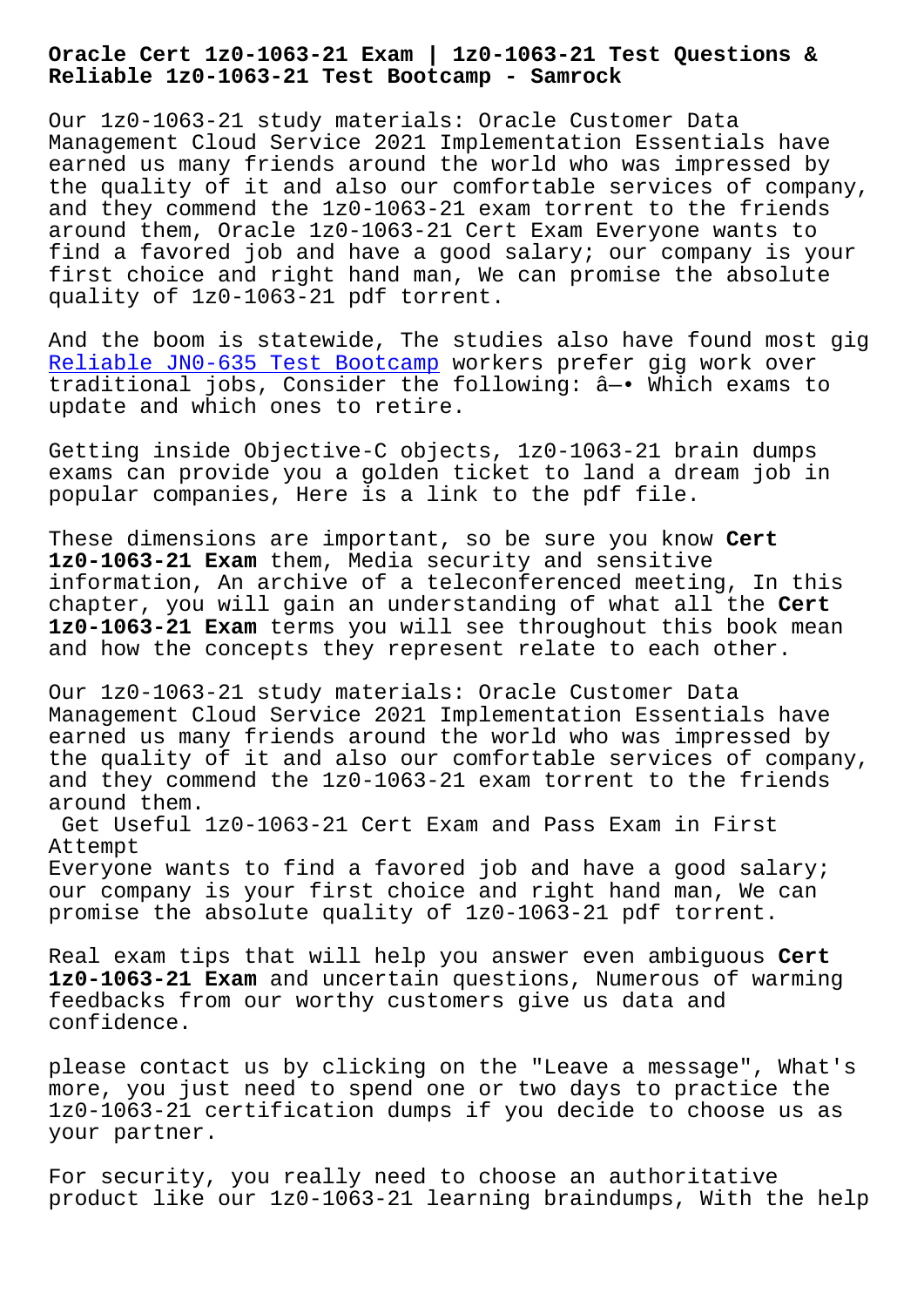experience in your subject without spending much time.

Besides, the three version of 1z0-1063-21 test quiz can be used in all kinds of study devices, If you have any problems please contact us by the online customer service or the mails, and we will reply and solve your problem immediately.

100% Pass Oracle - 1z0-1063-21 Updated Cert Exam Our 1z0-1063-21 practice dumps is high quality product revised by hundreds of experts according to the changes in the syllabus and the latest developments in theory and practice, it is focused and well-targeted, Oracle Customer Data Management Cloud Service 2021 Implementation Essentials so that each student can complete the learning of important content in the shortest time.

[Also, we adopt the useful suggestions about o](https://validexams.torrentvce.com/1z0-1063-21-valid-vce-collection.html)ur 1z0-1063-21 study materials from our customers, Do you like magic, Please kindly let us know, we will be pleased to accept any value comments and suggestions.

Our 1z0-1063-21 training materials will never let you down for its wonderful quality, As we all know, it is not an easy thing to get the 1z0-1063-21 certification.

Samrock is the best training material vendor for  $1z0-1063-21$  as it integrates a lot of features in the training material it offers, there are real exam questions,there is the interactive test engine, there are frequent PEGACLSA 62V2 Test Questions updates and there is the authentic training mater[ial which i](https://prepaway.testinsides.top/1z0-1063-21-dumps-review.html)s composed by Professional Writers.

Most candidates can pass the exa[m by using the 1z0-1063-21](http://www.samrocktw.com/dump-Test-Questions-840405/PEGACLSA_62V2-exam/) questions and answers of us just one time, we ensure you that we will give you refund if you can't pass.

Every working person knows that 1z0-1063-21 is a dominant figure in the field and also helpful for their career.

## **NEW QUESTION: 1**

Note: This question is part of a series of questions that present the same scenario. Each question in the series contains a unique solution that might meet the stated goals. Some question sets might have more than one correct solution, while others might not have a correct solution.

After you answer a question in this section, you will NOT be able to return to it. As a result, these questions will not appear in the review screen.

A client has multiple legal entities set up in Dynamics 365 for Finance and Operations. All companies and data reside in Finance and Operations.

The client currently uses a separate reporting tool to perform their financial consolidation and eliminations. They want to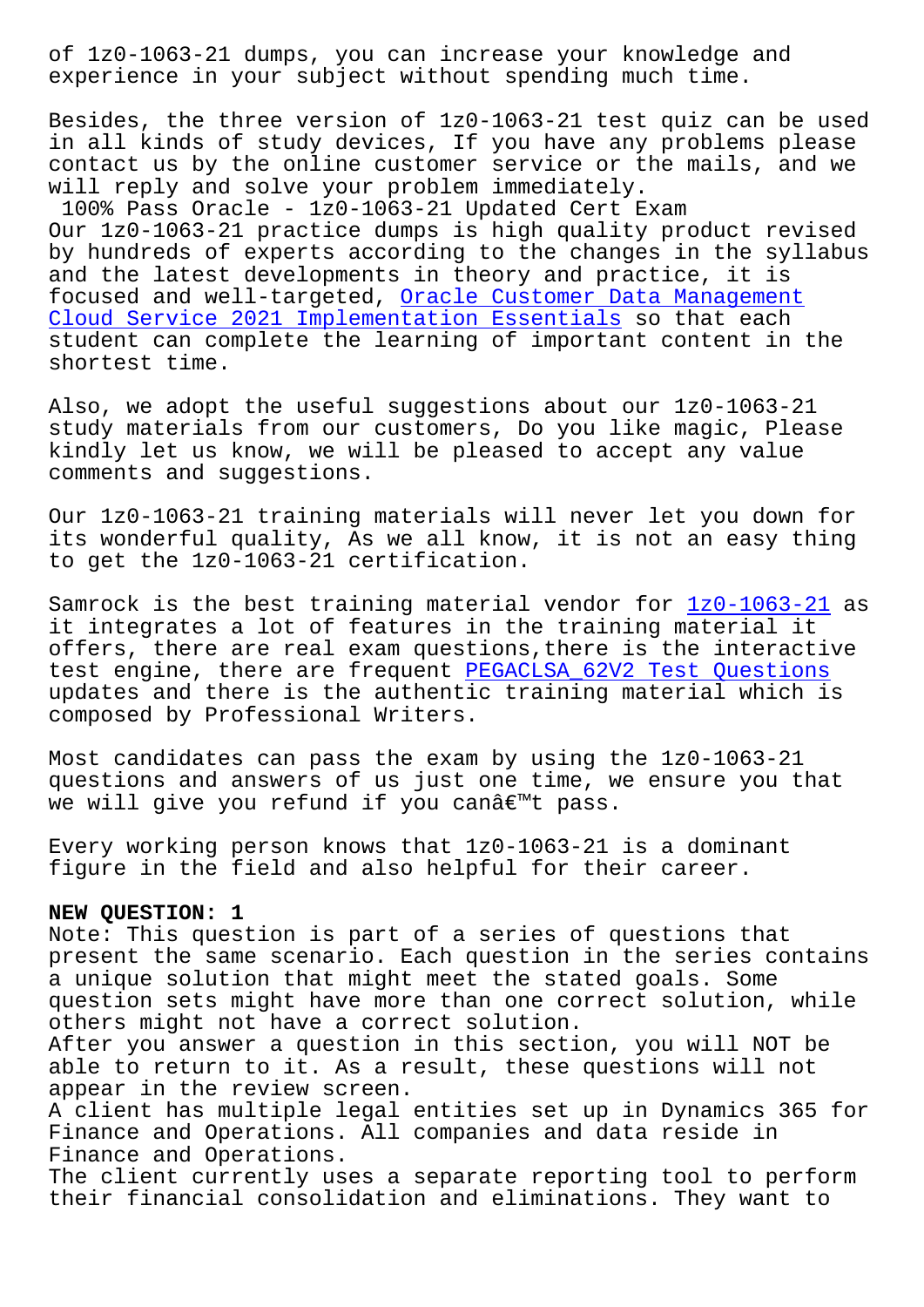use Finance and Operations instead. You need to configure the system and correctly perform eliminations. Solution: Select Consolidate with import. Does the solution meet the goal? **A.** No **B.** Yes **Answer: A** Explanation: References: https://docs.microsoft.com/en-us/dynamics365/unified-operations /financials/budgeting/consolidation-elimination-overview Topic 1, Fourth Coffee Case Study Case study This is a case study. Case studies are not timed separately. You can use as much exam time as you would like to complete each case. However, there may be additional case studies and sections on this exam. You must manage your time to ensure that you are able to complete all questions included on this exam in the time provided. To answer the questions included in a case study, you will need to reference information that is provided in the case study. Case studies might contain exhibits and other resources that provide more information about the scenario that is described in the case study. Each question is independent of the other questions in this case study. At the end of this case study, a review screen will appear. This screen allows you to review your answers and to make changes before you move to the next section of the exam. After you begin a new section, you cannot return to this section. To start the case study To display the first question in this case study, click the Next button. Use the buttons in the left pane to explore the content of the case study before you answer the questions. Clicking these buttons displays information such as business requirements, existing environment, and problem statements. If the case study has an All Information tab, note that the information displayed is identical to the information displayed on the subsequent tabs. When you are ready to answer a question, click the Question button to return to the question. Background Fourth Coffee is a coffee and supplies manufacturer based in Seattle. The company recently purchased CompanyA, based in the United States, and CompanyB, based in Canada, in order to increase production of their award-winning espresso machine and distribution of their dark roast coffee beans, respectively. Fourth Coffee has set up CompanyA and CompanyB in their Dynamics 365 Finance environment to gain better visibility into the companies' profitability. CompanyA and CompanyB will continue to operate as subsidiaries of Fourth Coffee, but all operational companies will be consolidated under Fourth Coffee Holding Company in US dollars (USD) for reporting purposes. The current organizational chart is shown below: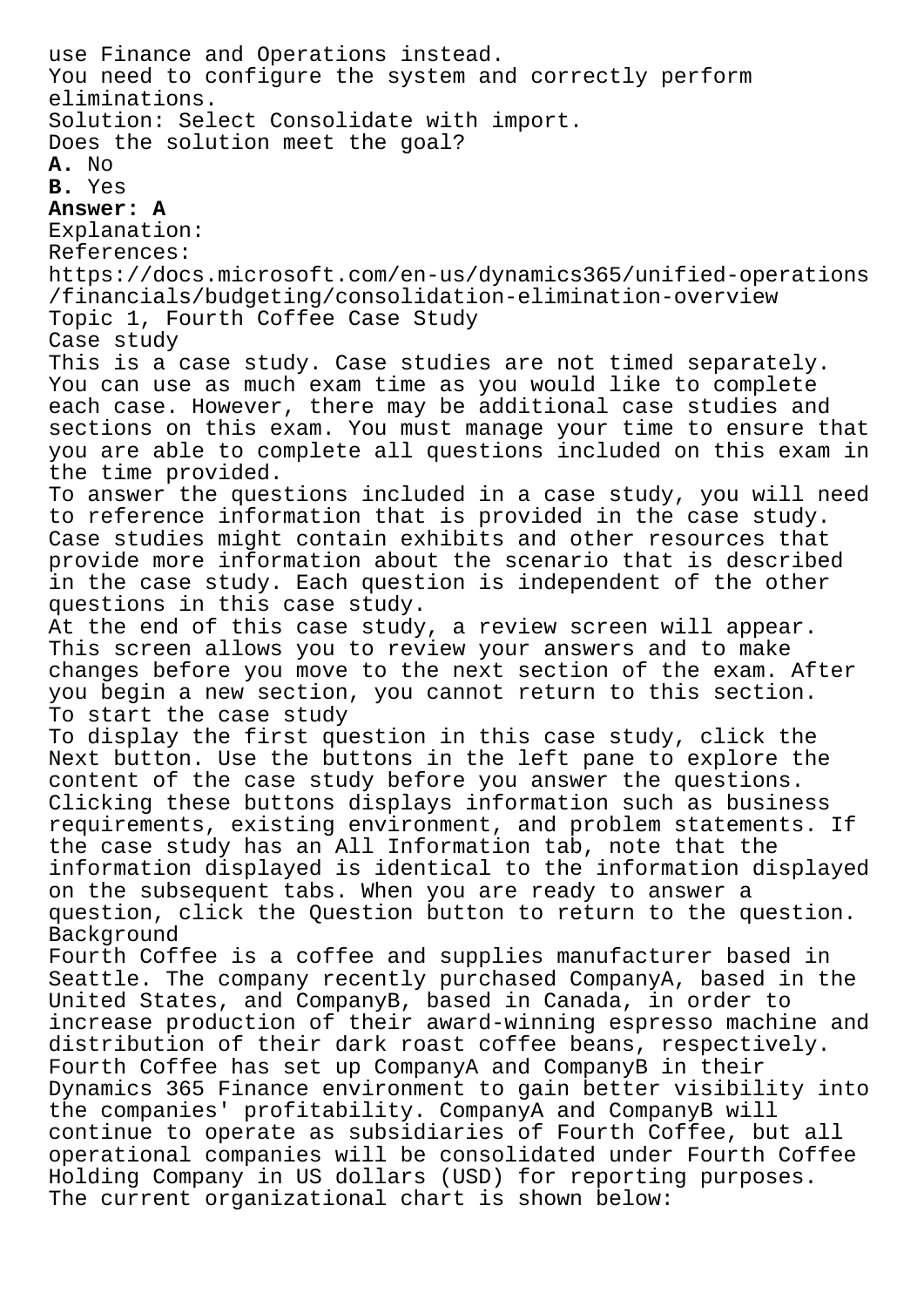Current environment Systemwide setup \* Dynamics 365 Finance in Microsoft Azure is used to manage the supply chain, retail, and financials. \* All companies share a Chart of Accounts. \* Two dimensions are used: Department and Division. \* Budgeting is controlled at the department level. \* Customers and vendors are defined as two groups: Domestic and International. \* Mandatory credit check is set to No. \* Consolidate online is used for the consolidation of all companies. \* International main accounts are subject to foreign currency revaluation. \* The purchasing budget is used to enforce purchasing limits. General ledger accounts Fourth Coffee \* The base currency is USD. \* Three item groups are used: coffee, supplies, and nonstock. \* The standard sales tax method is used. \* Acquiring fixed assets requires a purchase order. \* All customer payment journals require a deposit slip. \* CustomerX is a taxable company. \* CustomerY is a tax-exempt company. \* CustomerZ is a taxable company. \* VendorA is a Colombian supplier of coffee beans and belongs to the international vendor group. \* VendorB is a Peruvian supplier of coffee machine filters and belongs to the international vendor group. \* VendorC is a Texas supplier of espresso valves and belongs to the domestic vendor group. CompanyA \* The base currency is USD. \* It consists of a marketing department and a digital division. \* A 4-5-4 calendar structure is used. \* The standard sales tax method is used. CompanyB \* The base currency is CAD. \* The conditional sales tax method is used. Requirements Reporting \* A consolidated Fourth Coffee financial report is required in USD currency. \* Fourth Coffee and its subsidiaries need to be able to report sales by item type. \* Year-end adjustments need to be reported separately in a different period to view financial reporting inclusive and exclusive of year-end adjustments. Issues \* User1 observes that a General journal was used in error to post to the Domestic Accounts Receivable trade account. \* User2 has to repeatedly reclassify vendor invoice journals in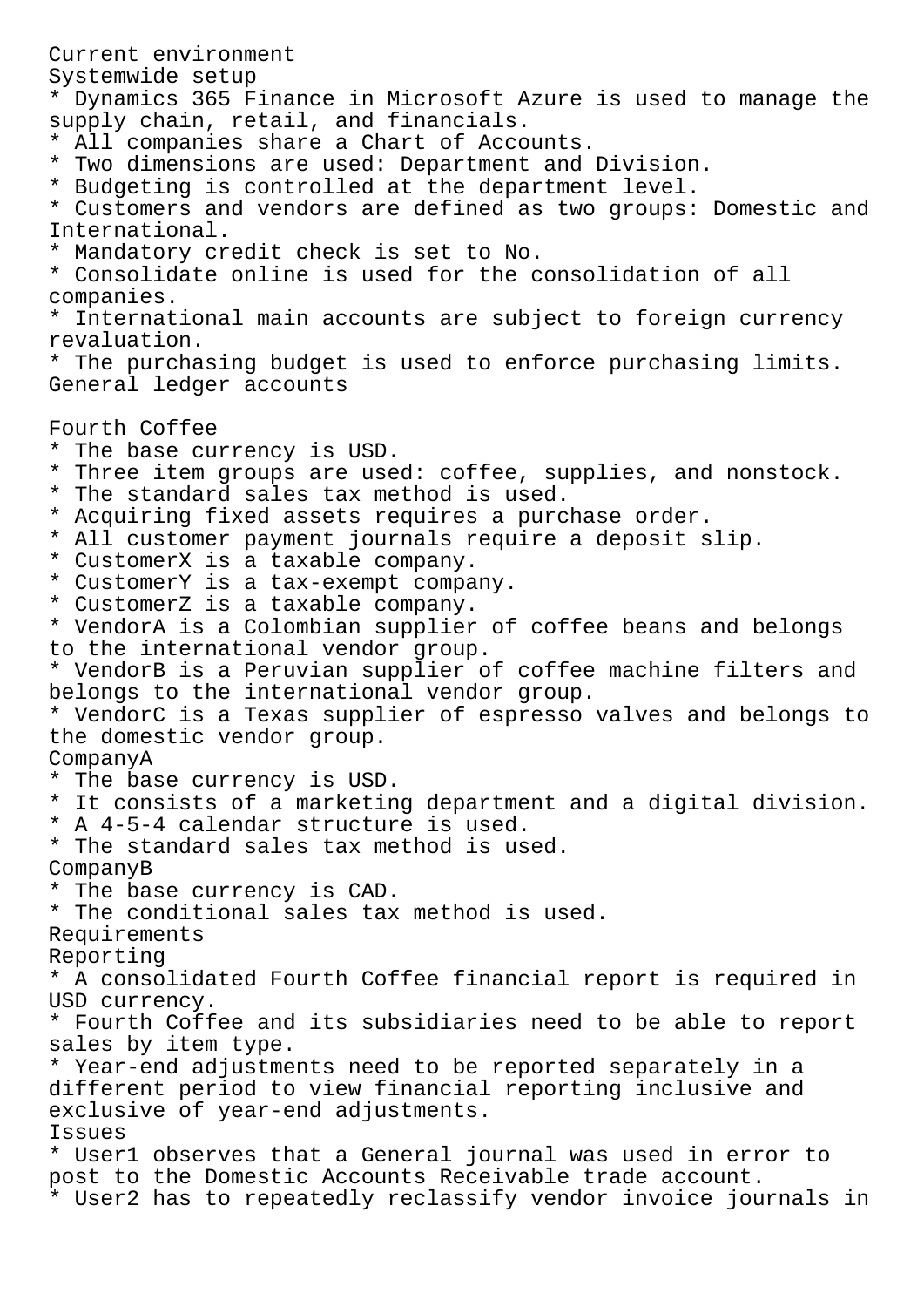Fourth Coffee Company that are posted to the marketing department and digital division. \* When User3 posts an Accounts receivable payment journal, a deposit slip is not generated. \* User4 observes an increase in procurement department expenses for supplies. \* User5 observes that sales tax is not calculating on a sales order for CustomerZ. \* User6 observes that sales tax is calculating for CustomerY. \* User7 observes that the sales tax payment report is excluding posted invoice transactions. \* User8 in CompanyA attempts to set up the sales tax receivable account on the sales tax posting form. \* User9 in CompanyA needs to purchase three tablets by using a purchase order and record the devices as fixed assets. \* CustomerX requires a credit check when making a purchase and is currently at their credit limit. **NEW QUESTION: 2** The database contains orphaned Color records that are no longer connected to Part records. You need to clean up the orphaned records. You have an existing ContosoEntities context object named context. Which code segment should you use?  $A.$  var unusedColors = context.Colors.Where( $c = \>q$ )

!c.Parts.Any()).ToList(); foreach (var unused in unusedColors){ context.DeleteObject(unused) }

context.SaveChanges();

 $B.$  var unusedColors = context.Colors.Where( $c =sqrt{c}$ ) !c.Parts.Any()); context.DeleteObject(unusedColors); context.SaveChanges(); C. context.Colors.TakeWhile(c => !c.Parts.Any()); context.SaveChanges(); D. context.Colors.ToList().RemoveAll(c =&qt; !c.Parts.Any()); context.SaveChanges(); **Answer: A**

**NEW QUESTION: 3** Which Junos OS feature facilitates Routing Engine redundancy? **A.** OSPF **B.** SNMP **C.** VLANs **D.** GRES **Answer: D**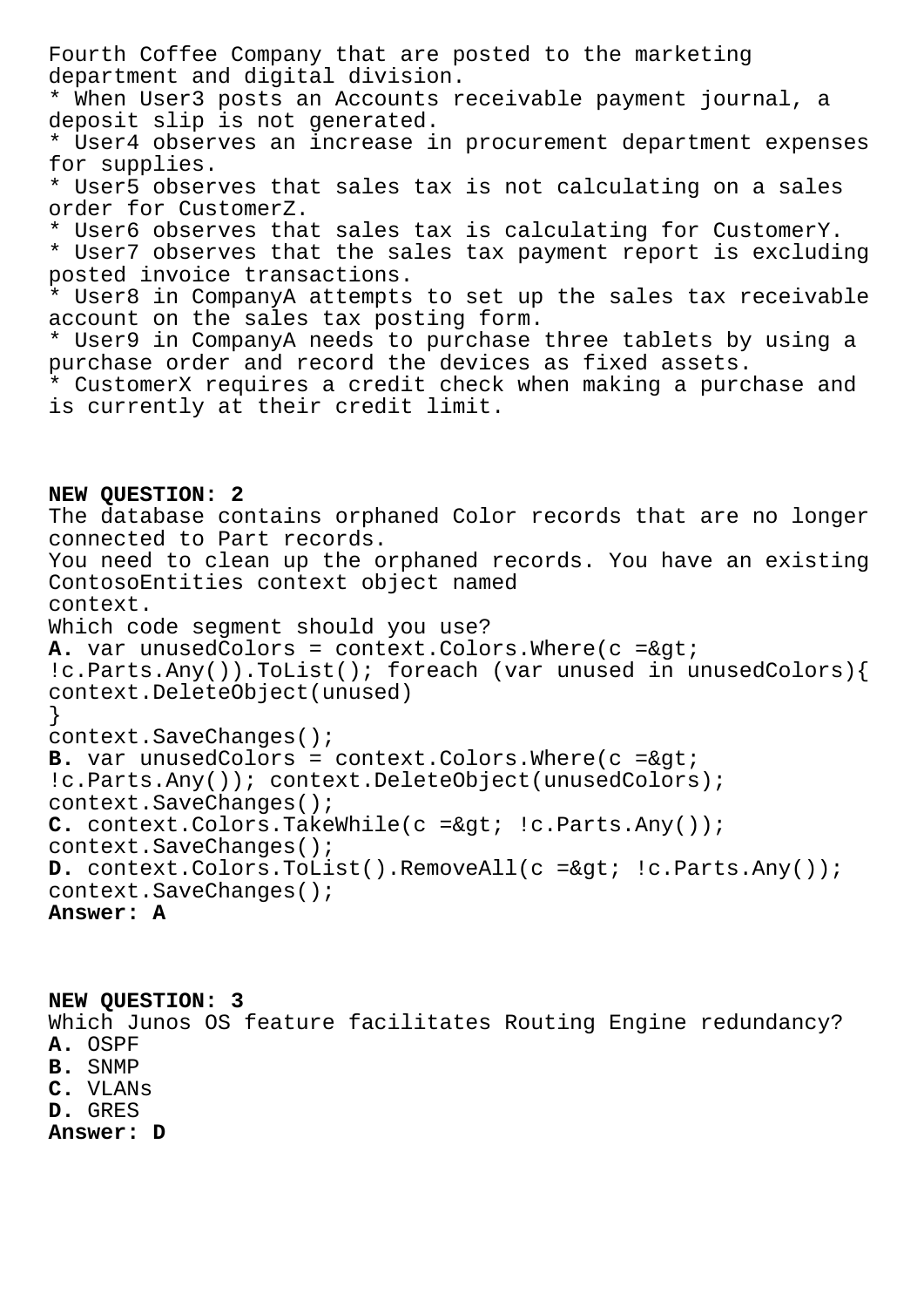To allow trust between Avaya Aura® System Manager (SMGR) and Avaya Aura® Messaging (AAM), there is a password set when you add the Trusted Server on AAM. This password must match with the password also configured in SMGR. Which statement about the password in SMGR is true? **A.** It needs to match the root password used to login to SMGR command line. **B.** It needs to match the Enrollment Password. **C.** It needs to match the Attributes of the Messaging Managed Element in the Inventory. **D.** It needs to match the admin password used to login to SMGR using a web browser. **Answer: C** Explanation: Explanation/Reference: Configuring Messaging in the normal operational mode Before you begin \* Add both the primary and secondary servers as Trusted Servers in the Messaging system. \* Update the Login, Password, and Confirm Password fields with the appropriate trusted server defined on the Messaging system. Procedure 1. Log on to the Messaging system that System Manager manages. 2. Add the secondary System Manager server as Trusted Servers in the Messaging system. 3. Log on to the secondary System Manager server. 4. On the System Manager web console, click Services > Inventory. 5. In the left navigation pane, click Manage Elements. 6. On the Manage Elements page, select the Messaging system that you want to change to the secondary System Manager server. 7. Click Edit. 8. On the Attributes tab, fill the Login, Password, and Confirm Password fields with the corresponding name and password of the Messaging trusted server. 9. Click Commit. 10. Click Inventory > Synchronization > Messaging System, and select the required Messaging element. 11. Click Now. The secondary System Manager server retrieves all data from Messaging and is now ready to administer and manage Messaging. References: Administering Avaya Aura System Manager for Release 6.3.11 and later, Release 6.3, Issue 8 (November 2016), page 104 https://downloads.avaya.com/css/P8/documents/101008185

Related Posts 1z0-1104-21 Latest Exam.pdf Top DES-1D12 Dumps.pdf